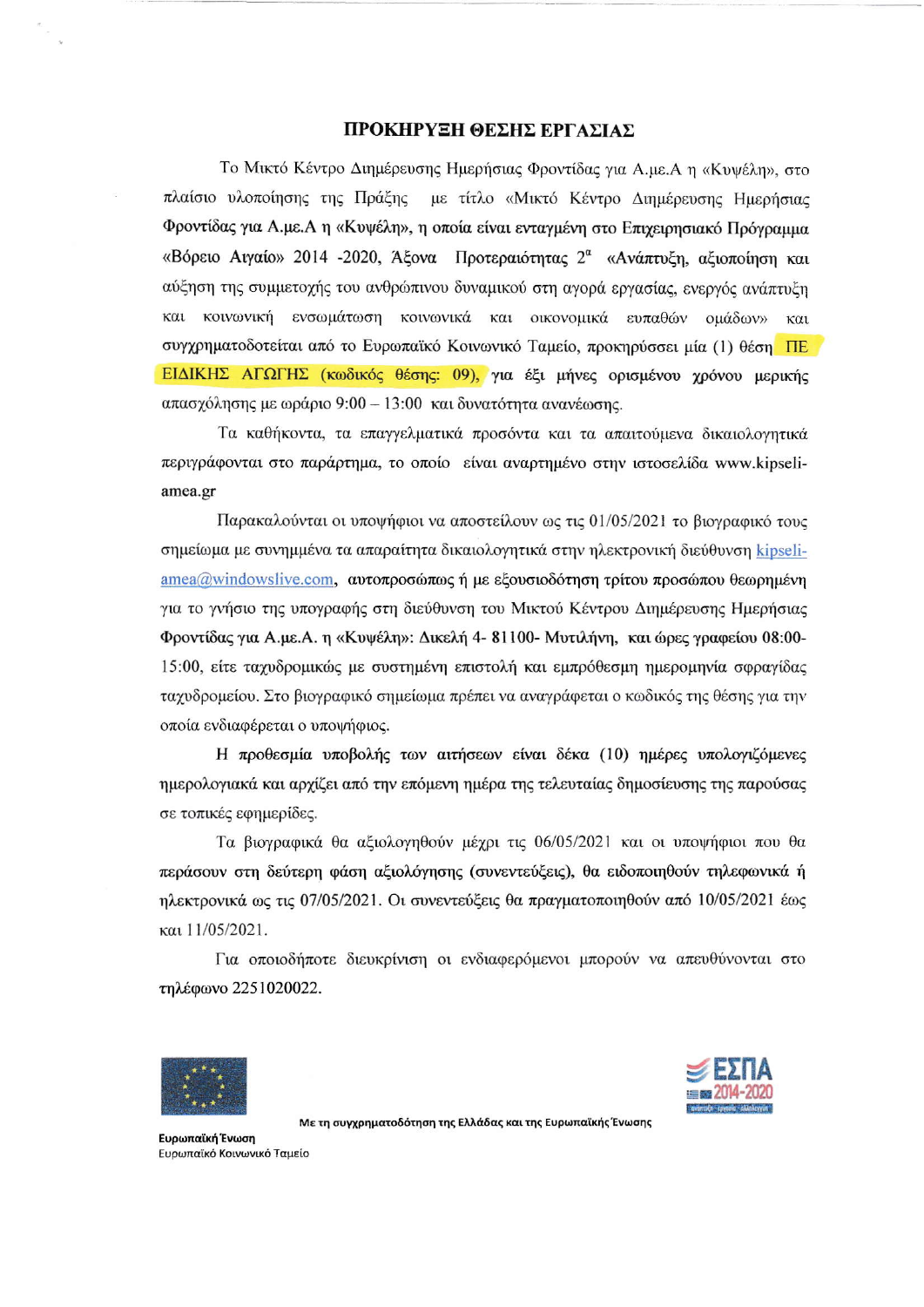| ΠΕ Ειδικής Αγωγής                                                                                                                                                                                                                                                         |
|---------------------------------------------------------------------------------------------------------------------------------------------------------------------------------------------------------------------------------------------------------------------------|
|                                                                                                                                                                                                                                                                           |
| 1. Πτυχίο ή δίπλωμα ΑΕΙ Ειδικής Αγωγής της ημεδαπής ή ισότιμος τίτλος<br>σχολών της ημεδαπής ή αλλοδαπής αντίστοιχης ειδικότητας<br>ή<br>Πτυχίο ή δίπλωμα ΑΕΙ τμήματος Κοινωνικών-Φιλοσοφικών Σπουδών με<br>μεταπτυχιακό τίτλο στην Ειδική Αγωγή της ημεδαπής ή αλλοδαπής |
| 1. Εξειδίκευση στο αντικείμενο (Μεταπτυχιακός τίτλος σπουδών αντίστοιχου<br>κλάδου με το αντικείμενο της θέσης)<br>2. Προηγούμενη επαγγελματική εμπειρία στο αντικείμενο της προ κάλυψης<br>θέσης<br>3. Κοινωνική ενασχόληση και προσφορά εθελοντικής εργασίας            |
| 1. Πιστοποιημένη γνώση χειρισμού Η/Υ                                                                                                                                                                                                                                      |
|                                                                                                                                                                                                                                                                           |

# Παράρτημα: Περιγραφή των απαιτούμενων επαγγελματικών προσόντων

is.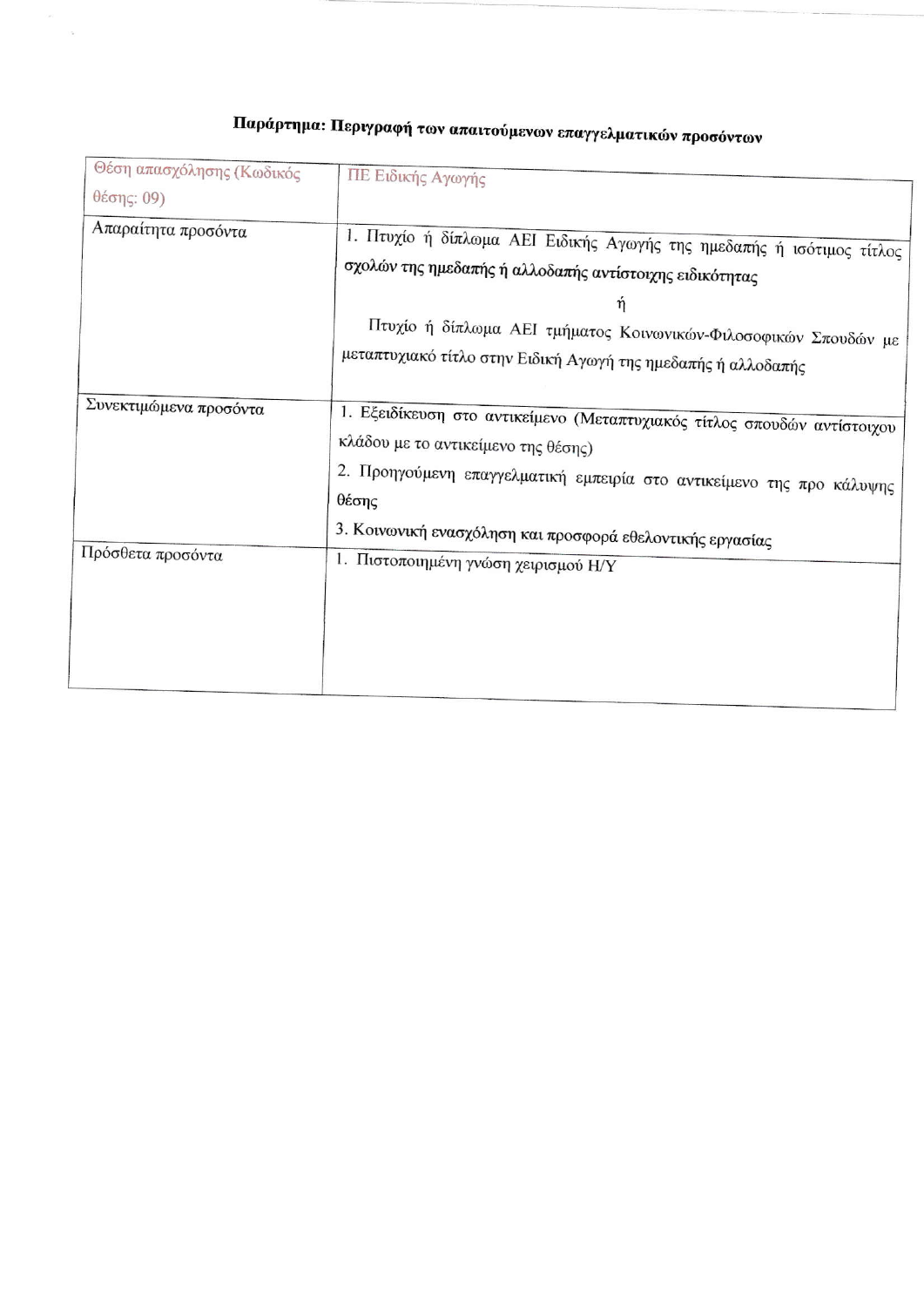## ΒΑΘΜΟΛΟΓΗΣΗ ΚΡΙΤΗΡΙΩΝ

- 1. Μεταπτυχιακός τίτλος σπουδών (30 μονάδες)
- 2. Χρόνος ανεργίας (5 μονάδες για κάθε μήνα ανεργίας και έως 60 μονάδες)
- 3. Ανήλικα τέκνα (30 μονάδες για κάθε ανήλικο)
- 4. Γονέας ή τέκνο μονογονεϊκής οικογένειας (50 μονάδες για κάθε τέκνο), προκειμένου για υποψήφιο, που έχει την ιδιότητα γονέα μονογονεϊκής οικογένειας ή για κάθε μέλος, προκειμένου για υποψήφιο που έγει την ιδιότητα τέκνου μονογονεϊκής οικογένειας.
- 5. Ειδική εμπειρία σε δομές Α.με.Α. (ΚΔΗΦ, ΣΥΔ, Ξενώνες, Ειδικά Σχολεία, Ε.Ε.Ε.Ε.Κ) ή σε προγράμματα κοινωνικής ενσωμάτωσης και φροντίδας Α.με.Α. (10 μονάδες για κάθε έτος εμπειρίας και έως 40 μονάδες)
- 6. Αναπηρία γονέα, τέκνου, αδελφού ή συζύγου (το ποσοστό αναπηρίας πολλαπλασιάζεται με συντελεστή «3»).
- 7. Κοινωνική ενασγόληση και προσφορά εθελοντικής εργασίας σε δομές Α.με.Α. (ΚΔΗΦ, ΣΥΔ, Ξενώνες) ή σε προγράμματα κοινωνικής ενσωμάτωσης και Φροντίδας Αμε.Α. (10 μονάδες για κάθε έτος εθελοντικής εργασίας και έως 20 μονάδες)
- 8. Διαδικασία συνέντευξης (0-40 μονάδες)

## ΑΠΑΡΑΙΤΗΤΑ ΔΙΚΑΙΟΛΟΓΗΤΙΚΑ

Οι ενδιαφερόμενοι πρέπει να υποβάλλουν τα εξής δικαιολογητικά:

- 1. Βιογραφικό σημείωμα.
- 2. Φωτοαντίγραφο αστυνομικής ταυτότητας.
- 3. Επικυρωμένο φωτοαντίγραφο τίτλου σπουδών.
- 4. Επικυρωμένο φωτοαντίγραφο μεταπτυχιακού τίτλου σπουδών (εάν υπάρχει)
- 5. Πιστοποιητικό οικογενειακής κατάστασης πρόσφατης έκδοσης.
- 6. Απόφαση ΚΕΠΑ, για όσους επικαλούνται αναπηρία γονέα, τέκνου, αδελφού ή συζύγου.
- 7. Βεβαίωση του οικείου ασφαλιστικού φορέα για την απόδειξη της σχετικής εμπειρίας.
- 8. Βεβαίωση ΟΑΕΔ, για όσους επικαλούνται ανεργία.
- 9. Βεβαίωση φορέων από όπου προκύπτει ο χρόνος της εθελοντικής εργασίας με ημερομηνίες, ωράρια και αναλυτική περιγραφή καθηκόντων, για όσους επικαλούνται εθελοντική εργασία